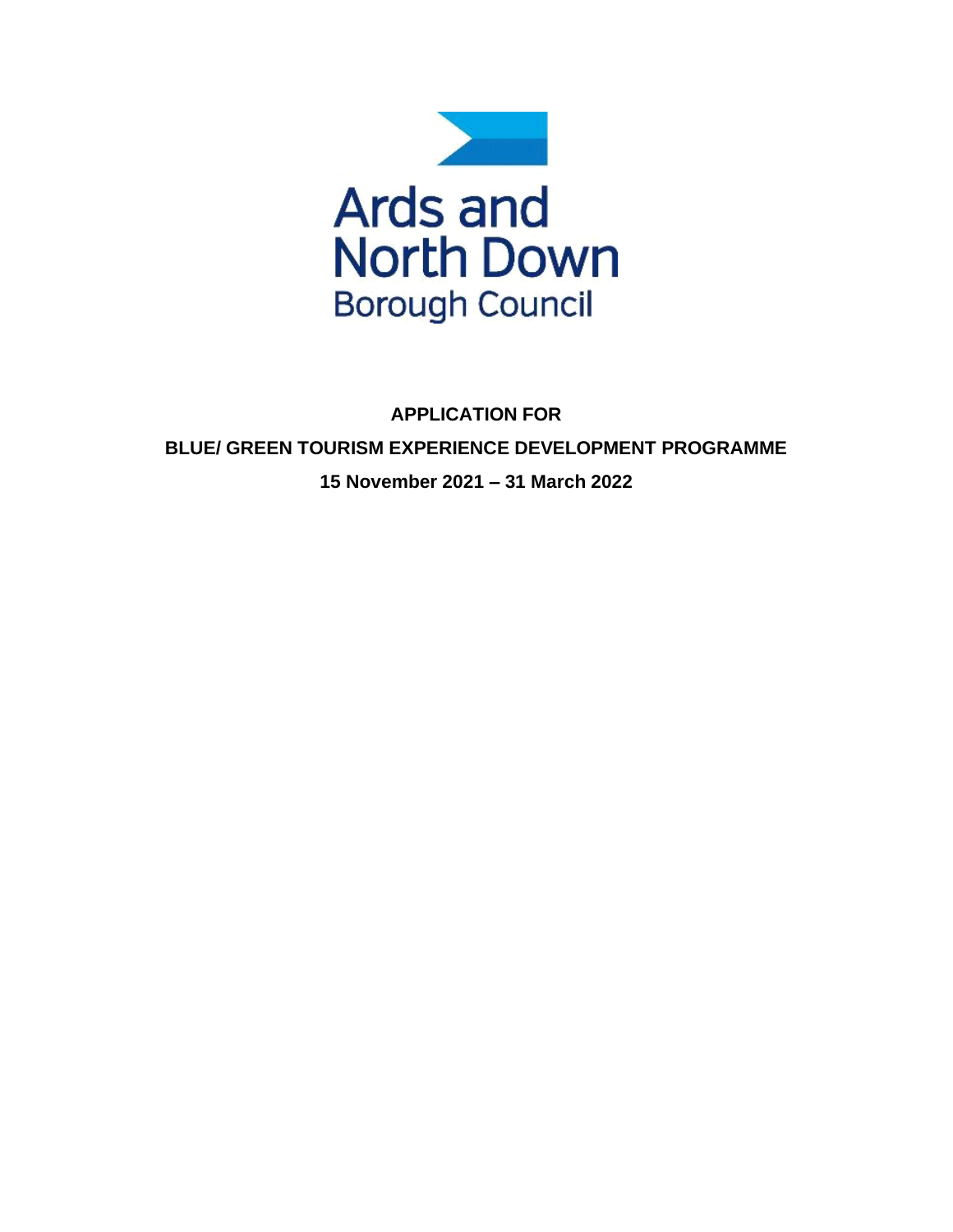# **BLUE/GREEN TOURISM EXPERIENCE DEVELOPMENT PROGRAMME OPPORTUNITY**

The Blue/Green Tourism Experience Development Programme is aimed at local tourism businesses or constituted organisations/groups ("the provider") who can develop new, or enhance existing, tourism experiences which must take place **between 15 November 2021 and 31 March 2022.** Any funding award secured can be used only for direct delivery of the experience.

The minimum funding application per provider is £5000 and the maximum £15,000 (if VAT registered, awards will exclude VAT). Applications should be for the creation of one new or newly enhanced experience\*. There is no limit as to how often this one experience may be delivered within the timeframe of the programme, in fact multiple delivery dates are desirable. Should the programme be oversubscribed a percentage reduction will be applied to the award made to all successful applications.

\* Experience can be stand alone or themed.

### **THE APPLICATION PROCESS (GUIDANCE)**

The following guidance will assist in the completion of the application form so should be read carefully. It is not enough to repeat what is written in the guidance within the answers in your application. It is important to be realistic and open in your responses as, if successful, the conditions within your Letter of Offer will derive from them.

### **EXPECTED OUTCOMES**

To align with a wider national experience development programme delivered by Tourism NI (TNI) all applicants to the Blue/Green Programme must be able to demonstrate in their application how their experience will:

- Provide more reasons to travel to and within NI
- 2. Enhance and animate the visitor experience for NI and ROI visitors
- 3. Encourage more opportunities for visitor spend.

The experience should also be able to meet Tourism NI's 'Embrace a Giant Spirit' brand guidelines.

[https://www.tourismni.com/build-your-business/sector/mice-travel-trade/mice-and-travel](https://www.tourismni.com/build-your-business/sector/mice-travel-trade/mice-and-travel-trade-trends-and-opportunities/northern-ireland---embrace-a-giant-spirit/)[trade-trends-and-opportunities/northern-ireland---embrace-a-giant-spirit/](https://www.tourismni.com/build-your-business/sector/mice-travel-trade/mice-and-travel-trade-trends-and-opportunities/northern-ireland---embrace-a-giant-spirit/)

### **WHO CAN APPLY?**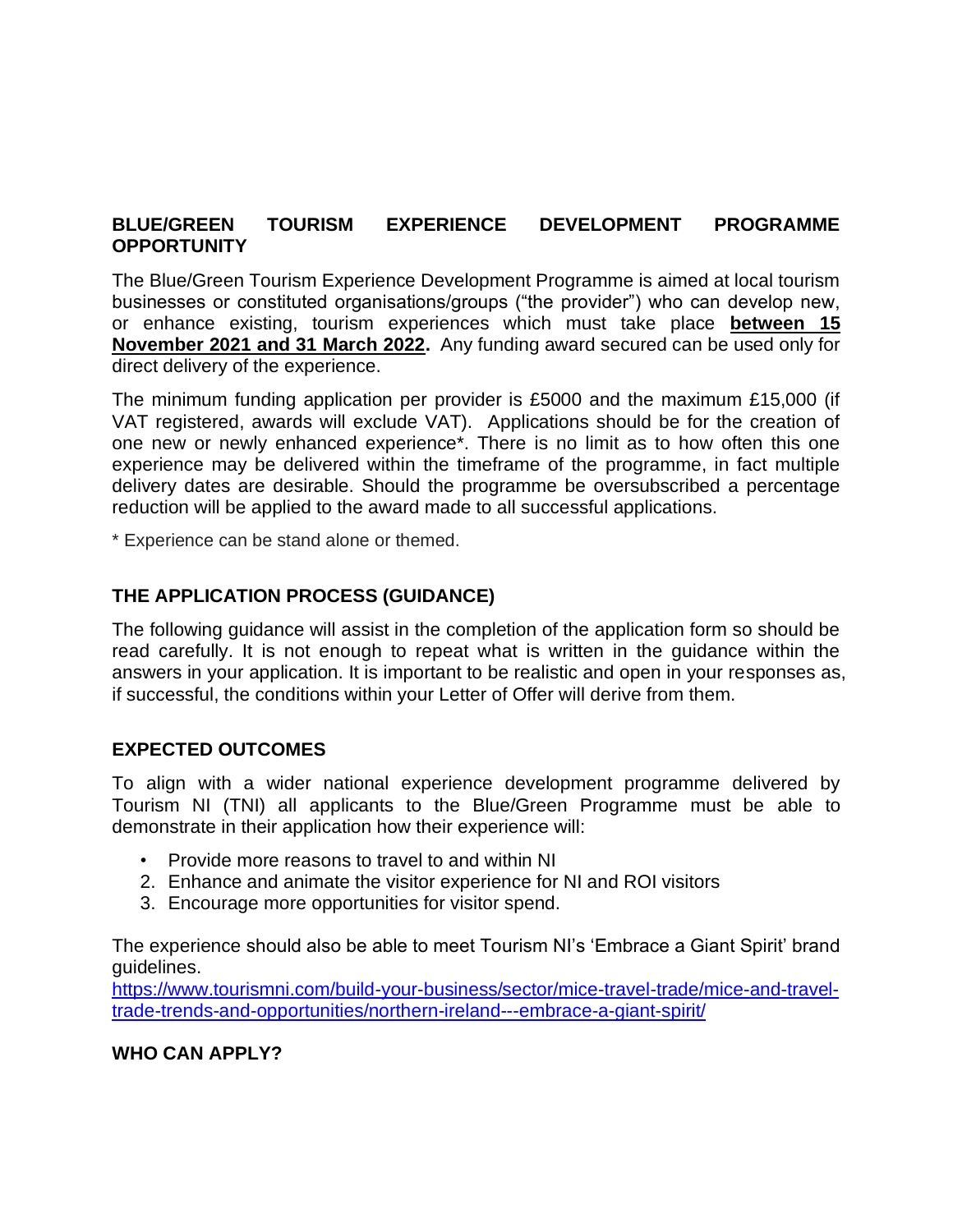Businesses, constituted\* organisations or groups will be eligible to apply if the provider can demonstrate compliance with the following criteria:

- The experience created must be delivered within Ards and North Down Borough and provide economic benefits within the Borough.
- They have been in business/operation for at least 12 months. If not, they must provide detailed evidence by way of supporting documentation to demonstrate their capacity and ability to deliver the proposed experience in accordance with the programme requirements.
- The new/enhanced experience must have the ability to attract visitors from outside Ards and North Down Borough.
- They have a UK bank or building society account in the name of the business/ organisation/group. They can meet the requirement to provide accounts/financial statements for the experience.
- They will spend any funding award on the costs of delivering the experience by 31 March 2022.
- They have adopted appropriate policies in line with type of organisation.

\* A constituted organisation is one that has a simple set of rules (a constitution) which makes clear what the organisation intends to do and how it intends to operate.

## **QUALIFYING EXPENDITURE**

### **(Table 1 on page 4 summarises items of eligible and ineligible spend)**

Any eligible spend must comply with the Northern Ireland Public Procurement Policy in respect of any tendering exercises carried relating to any aspect of the development and delivery of the experience. At a minimum this requires the business/organisation/group to comply with the principles of open, transparent and competitive tendering. ANDBC's procurement ceilings must be observed, as below:

| Up to $£3,000$            | No quotation necessary     |
|---------------------------|----------------------------|
| $\vert$ £3,000 to £30,000 | Three quotations necessary |

Further information on public procurement requirements can be viewed at: [https://vvww.finance-ni.gov.uk/topics/procurement/public-procurement-policynorthern](https://vvww.finance-ni.gov.uk/topics/procurement/public-procurement-policynorthern-ireland)[ireland](https://vvww.finance-ni.gov.uk/topics/procurement/public-procurement-policynorthern-ireland)

Where quotations are necessary they may be sought by email. A copy of each quotation must be submitted for verification of spend.

A detailed breakdown of proposed spend must be included within the application to substantiate the experience development budget.

### **ALL EXPENDITURE MUST BE EVIDENCED by (original) invoices, receipts, bank/credit card statements etc. at claim stage.**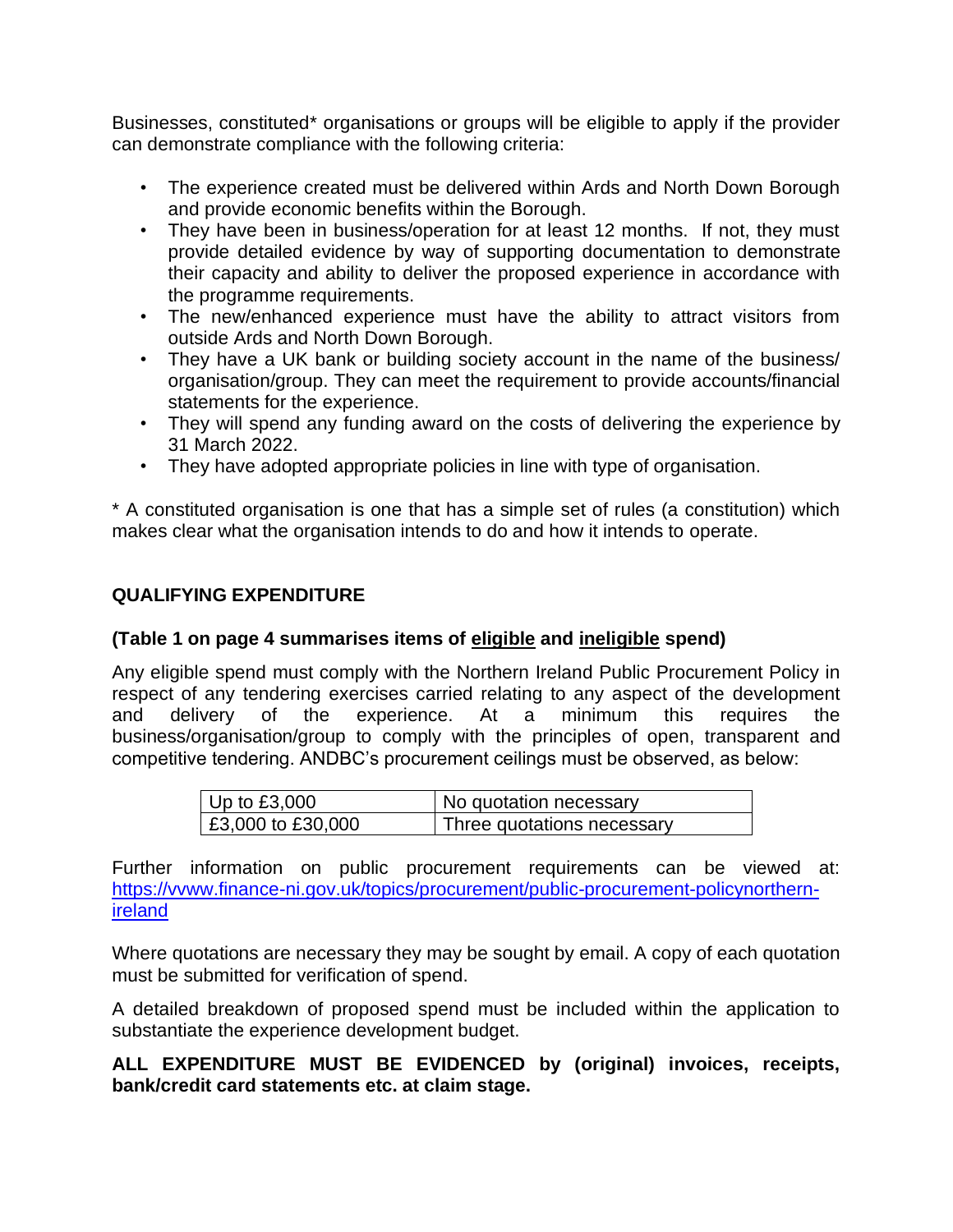Up to 50% of the award may be requested in advance of delivery of the experience, subject to the provider detailing the need. The remaining 50% will be paid after the Experience has been delivered and the post-evaluation form plus required financial information have been received and assessed by ANDBC.

**Funding Surplus –** the Council will require any funding not spent on the agreed experience development and delivery to be repaid at the end of the project.

### **Non-Delivery of Experience**

Should the experience fail to take place due **either** to failure to deliver on the provider's part, **or** if it becomes clear that the experience will not attain the required outcomes of the programme prior to delivery, the provider will be required to repay any funding advanced.

| <b>Eligible</b>                    | Ineligible                                |  |  |
|------------------------------------|-------------------------------------------|--|--|
| Production/material<br>costs<br>to | Any spend on marketing and promotion      |  |  |
| run/operate the experience         | of the experience                         |  |  |
| Health and safety requirements     | Ongoing operational<br>costs<br>0f<br>the |  |  |
|                                    | provider's organisation                   |  |  |
| Security                           | Administration                            |  |  |
| Hire Fees e.g. venue hire          | Capital spend on permanent                |  |  |
|                                    | structures****                            |  |  |
|                                    | Capital spend on equipment such as        |  |  |
|                                    | cameras or computers etc.                 |  |  |
|                                    | Any development perceived to support      |  |  |
|                                    | or promote any one religious or political |  |  |
|                                    | dimension                                 |  |  |
|                                    | Development of any experience which       |  |  |
|                                    | is substantially a fundraising vehicle,   |  |  |
|                                    | whether for the provider or to raise      |  |  |
|                                    | funds for transfer to a third party       |  |  |
|                                    | Development of any experience where       |  |  |
|                                    | any surplus achieved will be transferred  |  |  |
|                                    | to a third party                          |  |  |
|                                    | Development of any experience that        |  |  |
|                                    | cannot demonstrate a financial need for   |  |  |
|                                    | public funding                            |  |  |
|                                    | Development of any experience that        |  |  |
|                                    | does not meet the three outcomes          |  |  |
|                                    | listed on Page 1                          |  |  |
|                                    | Legal fees                                |  |  |
|                                    | Staff salaries / freelance fees /         |  |  |
|                                    | consultancy fees                          |  |  |
|                                    | Hospitality – (although the cost of       |  |  |

### **Table 1: Eligible and Ineligible Expenditure**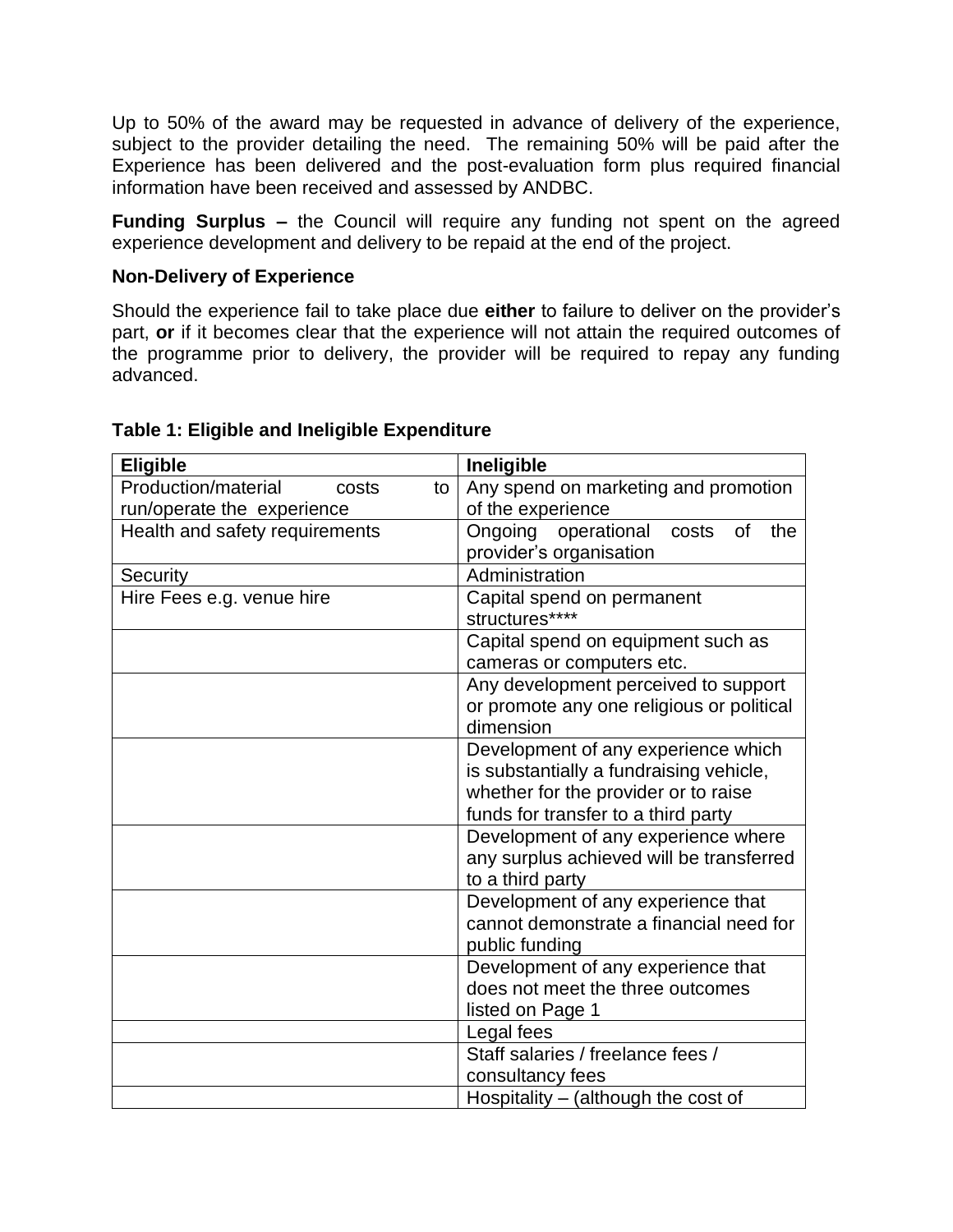| catering for participants and volunteers<br>can be claimed). |
|--------------------------------------------------------------|
| Other hospitality (such as sponsors'                         |
|                                                              |
| dinners)                                                     |
| (The cost of alcohol cannot be                               |
| claimed in any                                               |
| context/circumstance.)                                       |
| Bank fees/bank charges/interest                              |
| charges                                                      |
| Capital repayments                                           |
| Tax and VAT payments                                         |
| Freight costs                                                |
| Membership fees                                              |
| Phone bills                                                  |
| Charitable donations                                         |
| Insurance                                                    |
| <b>Bank commission</b>                                       |
| Liquor licences                                              |
| Prize fund - cash                                            |
| Provider fees/event management fees                          |
| Accountancy fees                                             |
| Corporation tax                                              |
| Rates/ fuel /electricity/rent                                |
| Ceremonial costs                                             |
| In kind support                                              |

*\*\*\*\* this includes but is not limited to "broken ground" items. If in doubt please contact Anne Poots via email below for clarification.* 

# **DEADLINE FOR ACCEPTANCE OF COMPLETED APPLICATION FORMS**

The Programme will close at **12 noon on MONDAY 8 NOVEMBER 2021**. Applications received after this time will **NOT** be considered.

### **Please return completed applications, preferably by email, to**:

| Email:      | anne.poots@ardsandnorthdown.gov.uk                       |  |  |  |
|-------------|----------------------------------------------------------|--|--|--|
| By post to: | Visitor Information Centre, Tower House, 34 Quay Street, |  |  |  |

# **Bangor, BT20 5ED.**

### **TIMETABLE**

| <b>Closing Date</b> | <b>12 NOON</b><br><b>MONDAY 8 NOVEMBER 2021</b> |
|---------------------|-------------------------------------------------|
|                     |                                                 |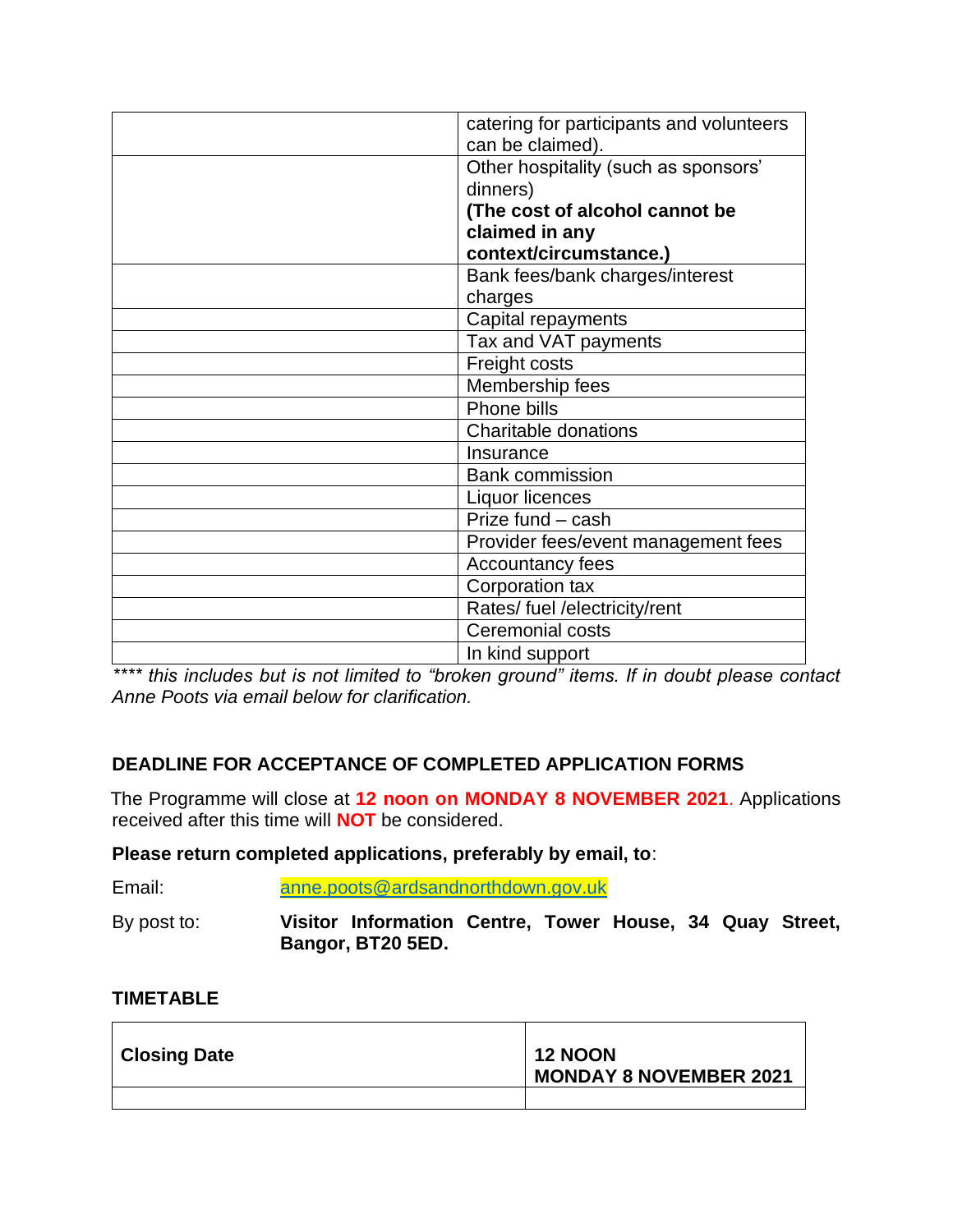| <b>Acknowledgement by Council of completed</b><br><b>Application Forms</b> | On receipt of form   |
|----------------------------------------------------------------------------|----------------------|
| <b>Assessment by Panel</b>                                                 | w/c 9 NOVEMBER 2021  |
| <b>Notification of Funding Award</b>                                       | w/c 15 NOVEMBER 2021 |

All electronic applications submitted will be acknowledged via a receipt of acceptance.

**Please do not hesitate to contact us should you require clarification on any aspect of your application, prior to its submission.**

# **BLUE/GREEN TOURISM EXPERIENCE DEVELOPMENT PROGRAMME APPLICATION FORM**

**\_\_\_\_\_\_\_\_\_\_\_\_\_\_\_\_\_\_\_\_\_\_\_\_\_\_\_\_\_\_\_\_\_\_\_\_\_\_\_\_\_\_\_\_\_\_\_\_\_\_\_\_\_\_\_\_\_\_\_\_\_\_\_\_\_\_\_**

**\_\_\_\_\_\_\_\_\_\_\_\_\_\_\_\_\_\_\_\_\_\_\_\_\_\_\_\_\_\_\_\_\_\_\_\_\_\_\_\_\_\_\_\_\_\_\_\_\_\_\_\_\_\_\_\_\_\_\_\_\_\_\_\_\_\_\_**

**\_\_\_\_\_\_\_\_\_\_\_\_\_\_\_\_\_\_\_\_\_\_\_\_\_\_\_\_\_\_\_\_\_\_\_\_\_\_\_\_\_\_\_\_\_\_\_\_\_\_\_\_\_\_\_\_\_\_\_\_\_\_\_\_\_\_\_**

# **Q1. CONTACT DETAILS**

**BUSINESS/ORGANISATION/GROUP NAME:**

**ADDRESS:**

**TYPE OF BUSINESS/ORGANISATION/GROUP:**

**BUSINESS/COMPANY REGISTRATION NUMBER (if applicable):**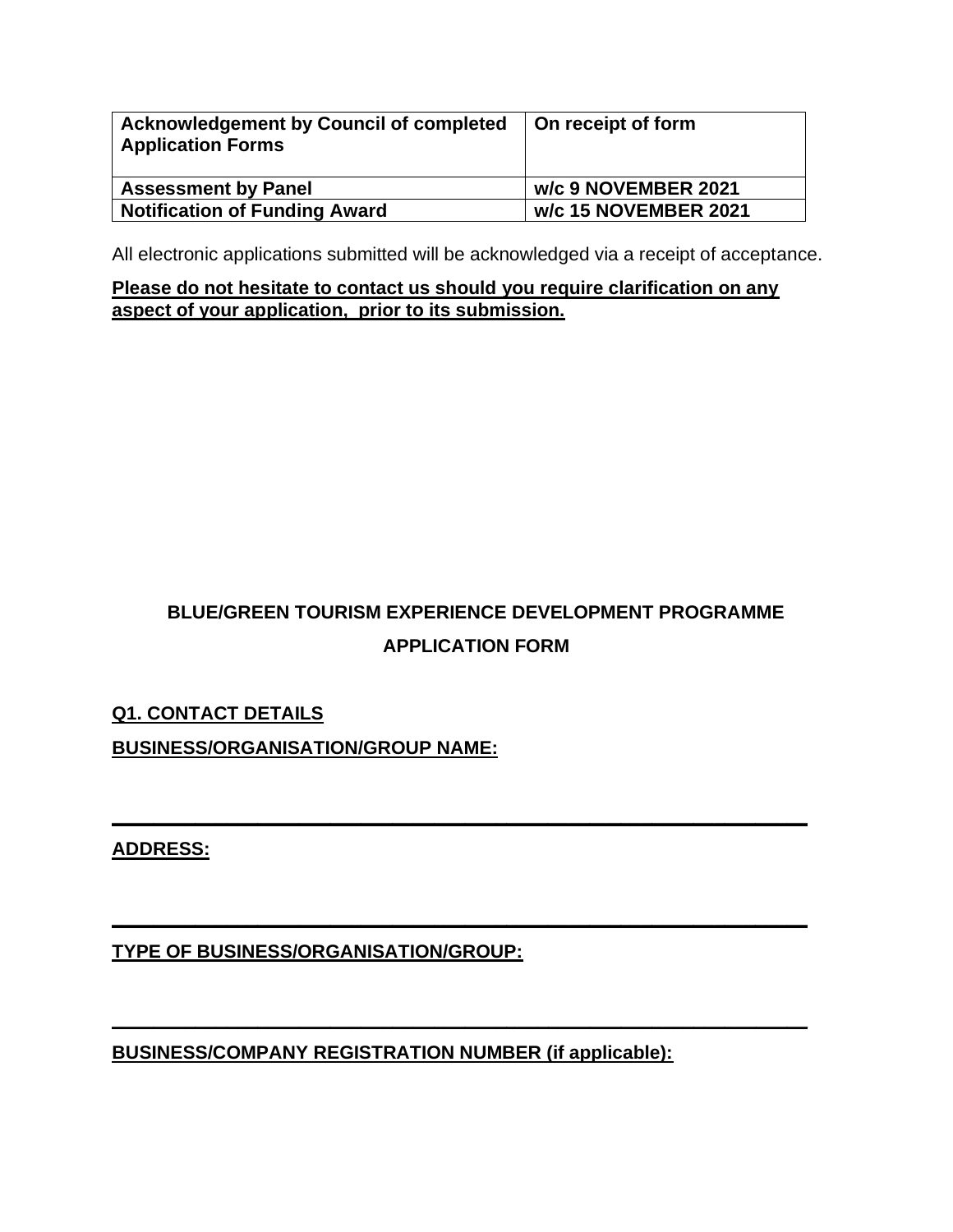# **CONTACT PERSON:**

**CONTACT TELEPHONE NUMBER:**

**CONTACT EMAIL ADDRESS:**

## **BUSINESS/ORGANISATION/GROUP WEBSITE: (if applicable)**

## **VAT REGISTERED? (Yes/No)**

### **VAT NUMBER:**

**The application form contains four questions. You must answer all questions. Questions, 1, 2 and 4 will be scored as per the matrix below. To secure an award of funding you must score 9 or more.**

**\_\_\_\_\_\_\_\_\_\_\_\_\_\_\_\_\_\_\_\_\_\_\_\_\_\_\_\_\_\_\_\_\_\_\_\_\_\_\_\_\_\_\_\_\_\_\_\_\_\_\_\_\_\_\_\_\_\_\_\_\_\_\_\_\_\_\_**

**\_\_\_\_\_\_\_\_\_\_\_\_\_\_\_\_\_\_\_\_\_\_\_\_\_\_\_\_\_\_\_\_\_\_\_\_\_\_\_\_\_\_\_\_\_\_\_\_\_\_\_\_\_\_\_\_\_\_\_\_\_\_\_\_\_\_\_**

**\_\_\_\_\_\_\_\_\_\_\_\_\_\_\_\_\_\_\_\_\_\_\_\_\_\_\_\_\_\_\_\_\_\_\_\_\_\_\_\_\_\_\_\_\_\_\_\_\_\_\_\_\_\_\_\_\_\_\_\_\_\_\_\_\_\_\_**

**\_\_\_\_\_\_\_\_\_\_\_\_\_\_\_\_\_\_\_\_\_\_\_\_\_\_\_\_\_\_\_\_\_\_\_\_\_\_\_\_\_\_\_\_\_\_\_\_\_\_\_\_\_\_\_\_\_\_\_\_\_\_\_\_\_\_\_**

**\_\_\_\_\_\_\_\_\_\_\_\_\_\_\_\_\_\_\_\_\_\_\_\_\_\_\_\_\_\_\_\_\_\_\_\_\_\_\_\_\_\_\_\_\_\_\_\_\_\_\_\_\_\_\_\_\_\_\_\_\_\_\_\_\_\_\_**

**\_\_\_\_\_\_\_\_\_\_\_\_\_\_\_\_\_\_\_\_\_\_\_\_\_\_\_\_\_\_\_\_\_\_\_\_\_\_\_\_\_\_\_\_\_\_\_\_\_\_\_\_\_\_\_\_\_\_\_\_\_\_\_\_\_\_\_**

| <b>Measure</b>                                                                                                                         | <b>Score</b> |
|----------------------------------------------------------------------------------------------------------------------------------------|--------------|
| Excellent response that meets the requirement. Indicates an excellent<br>response with detailed supporting evidence and no weaknesses. | 5            |
| A good response that meets the requirement with good supporting<br>evidence. Demonstrates good understanding of the requirement.       |              |
| Meets requirement. The response generally meets the requirement but<br>lacks sufficient detail to warrant a higher mark.               | 3            |
| A response with reservations. Lacks convincing detail to demonstrate that<br>the proposed response will meet the requirement.          | າ            |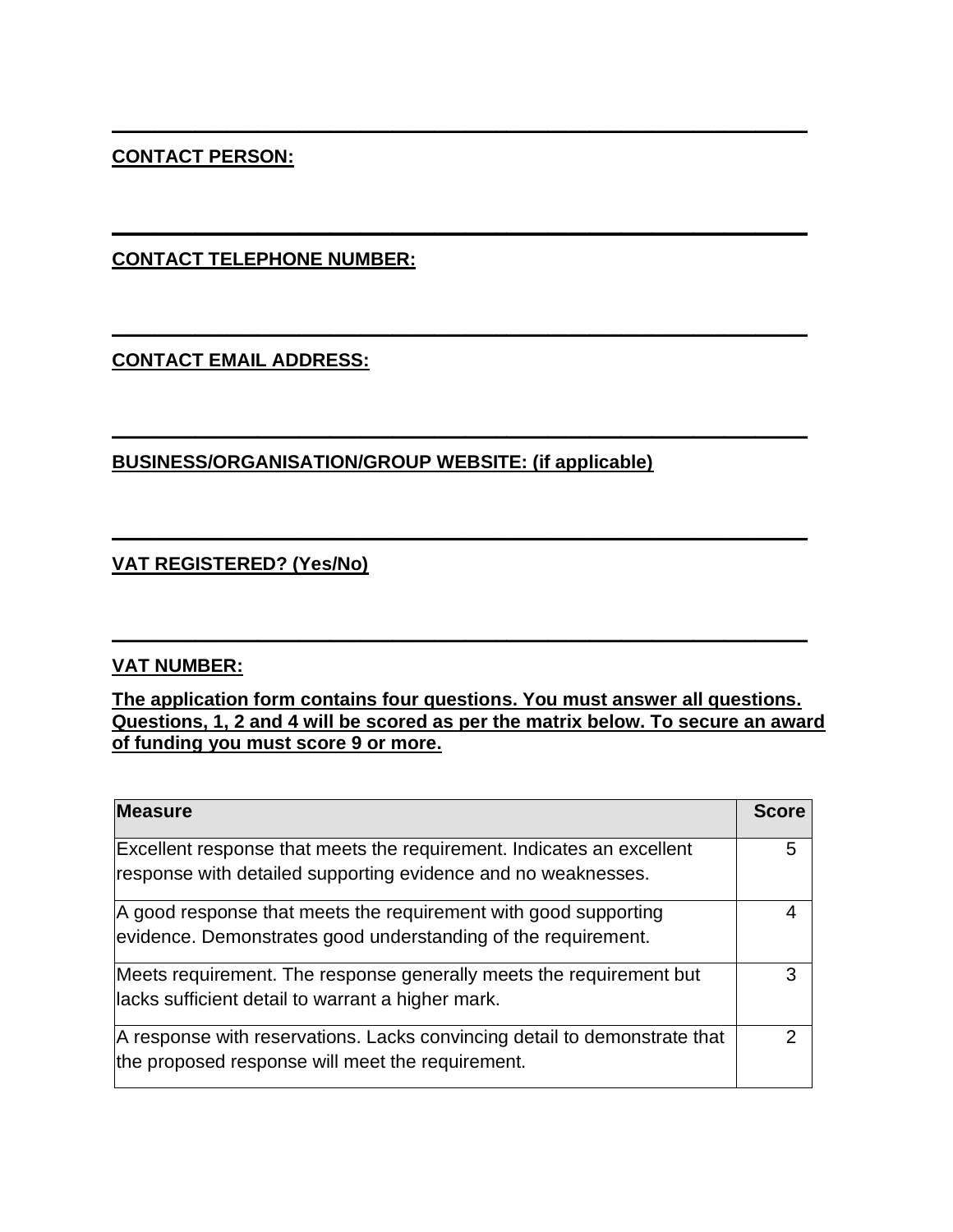| An unacceptable response with serious reservations. Very limited detail to<br>demonstrate that the proposed response will meet the requirement. |  |
|-------------------------------------------------------------------------------------------------------------------------------------------------|--|
| Failed to address the question.                                                                                                                 |  |

**Q1. EVIDENCE OF ELIGIBILITY TO APPLY -** Please give details of your business/organisation/group's relevant tourism/visitor experience history in the past two years. If you have been operating for fewer than two years detail how many bookings/experiences you currently have scheduled between 1 November 2021 and 31 March 2022. Your answer should include details/examples of delivery of visitor experiences, or similar activity, to demonstrate your ability and capacity to deliver an Experience funded via this programme. Qualifications, accreditations, memberships of relevant bodies, details of health and safety training etc., specific to those personnel delivering the experience, should all be included.

(Max word count 500)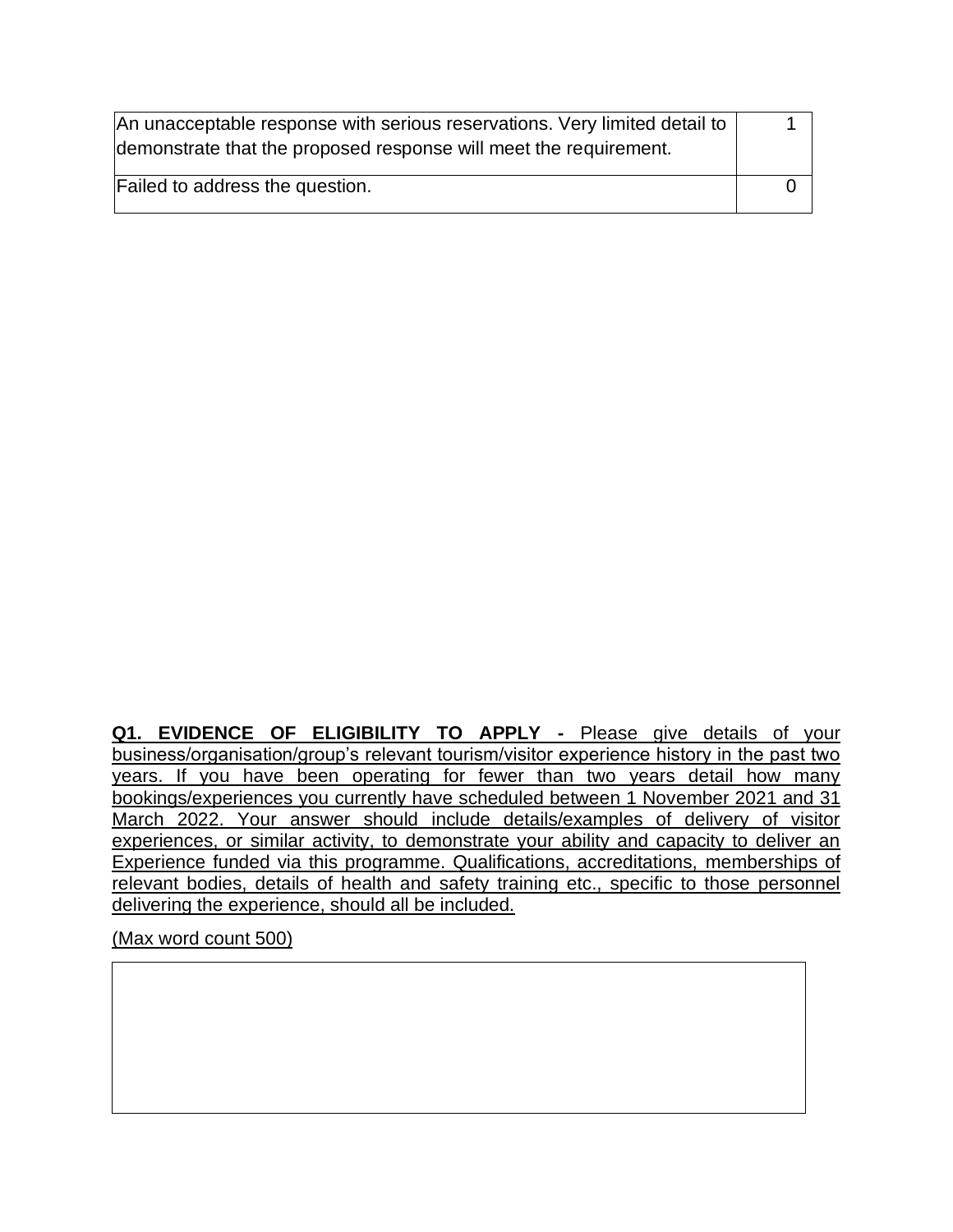# **Q2. EXPERIENCE/PROJECT DETAILS**

**PROPOSED EXPERIENCE/PROJECT:** Please give details of your proposed new/ enhanced development experience/project. This should include, but is not limited to the following:

- Description of the experience(s) if proposing a number of elements under an overarching themed Experience, please detail all experience elements
- When it will be delivered
- Where it will be delivered
- How it will be delivered (including details of partners or sub-contractors)
- Approximate price of experience to customer
- The Priority Consumer Segments the experience will appeal to (see Appendix 2)
- How the delivery will meet the outcomes required in the "EXPECTED OUTCOMES" - see page 2
- How the delivery will meet the "Embrace the Giant Spirit" guidelines see Page 2.
- Which visitor segment(s) your Experience will attract (see Appendix 1)
- **Provide more reasons to travel to and within NI**
- **Enhance and animate the visitor experience for NI and ROI visitors**
- **Encourage more opportunities for visitor spend/economic return within ANDBC**.

(Max word count 500)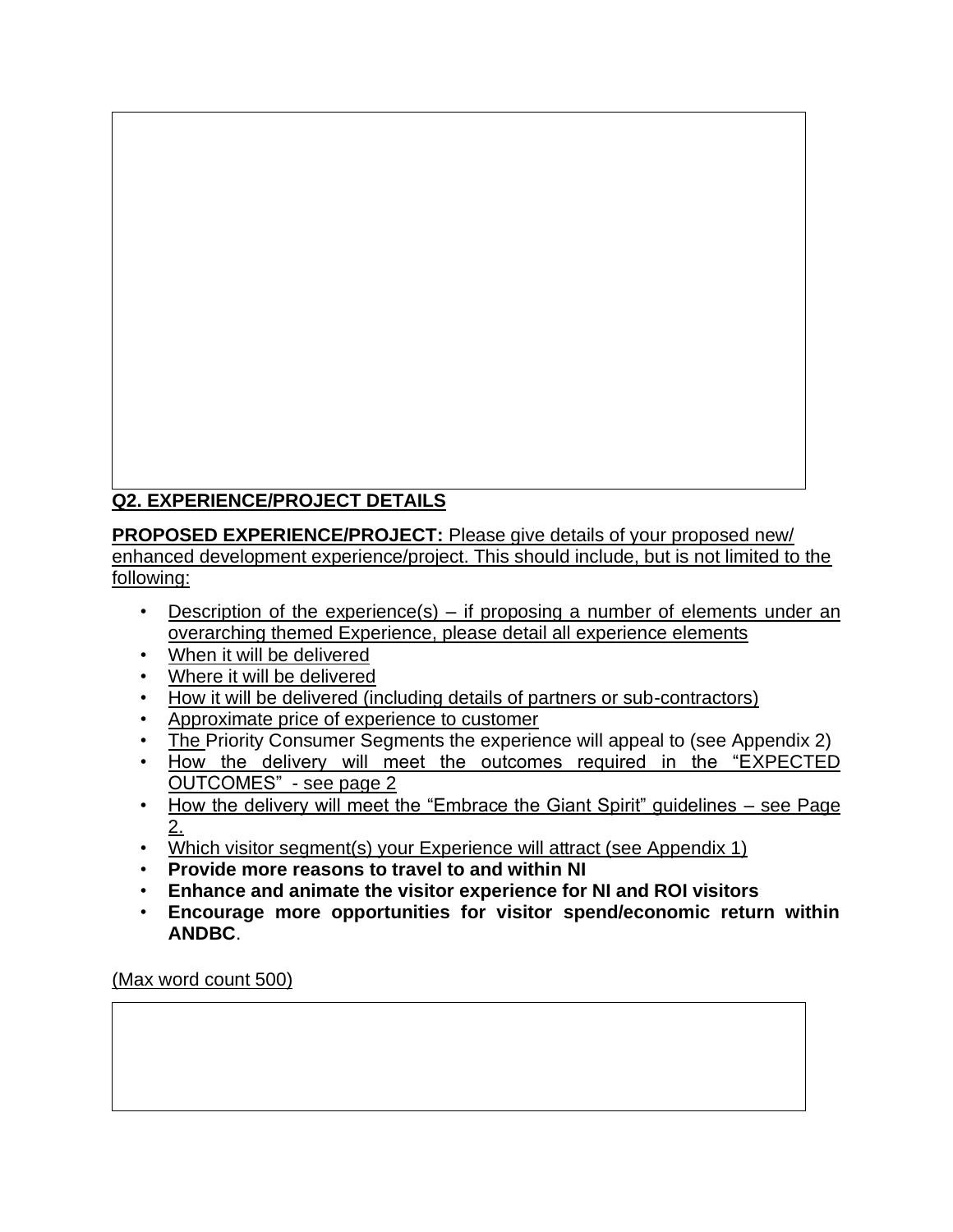**Q3. BUDGET: Please give details below of the experience/project budget, providing a realistic estimation of your budget requirements. The budget should represent your total funding request to allow delivery of the experience.** Please note that ANDBC may ask to see quotes as proof of budget requirements. Please also note, as stated above, that repayment will be required to ANDBC of any surplus/unused funding. (Original) invoices for all expenditure will be required before you will receive reimbursement of your expenditure.

| <b>Expenditure type/item</b> | Cost |
|------------------------------|------|
|                              |      |
|                              |      |
|                              |      |
|                              |      |
|                              |      |
|                              |      |
|                              |      |
|                              |      |
|                              |      |
|                              |      |
|                              |      |
|                              |      |
|                              |      |
|                              |      |
|                              |      |
|                              |      |
|                              |      |
|                              |      |
|                              |      |
|                              |      |
|                              |      |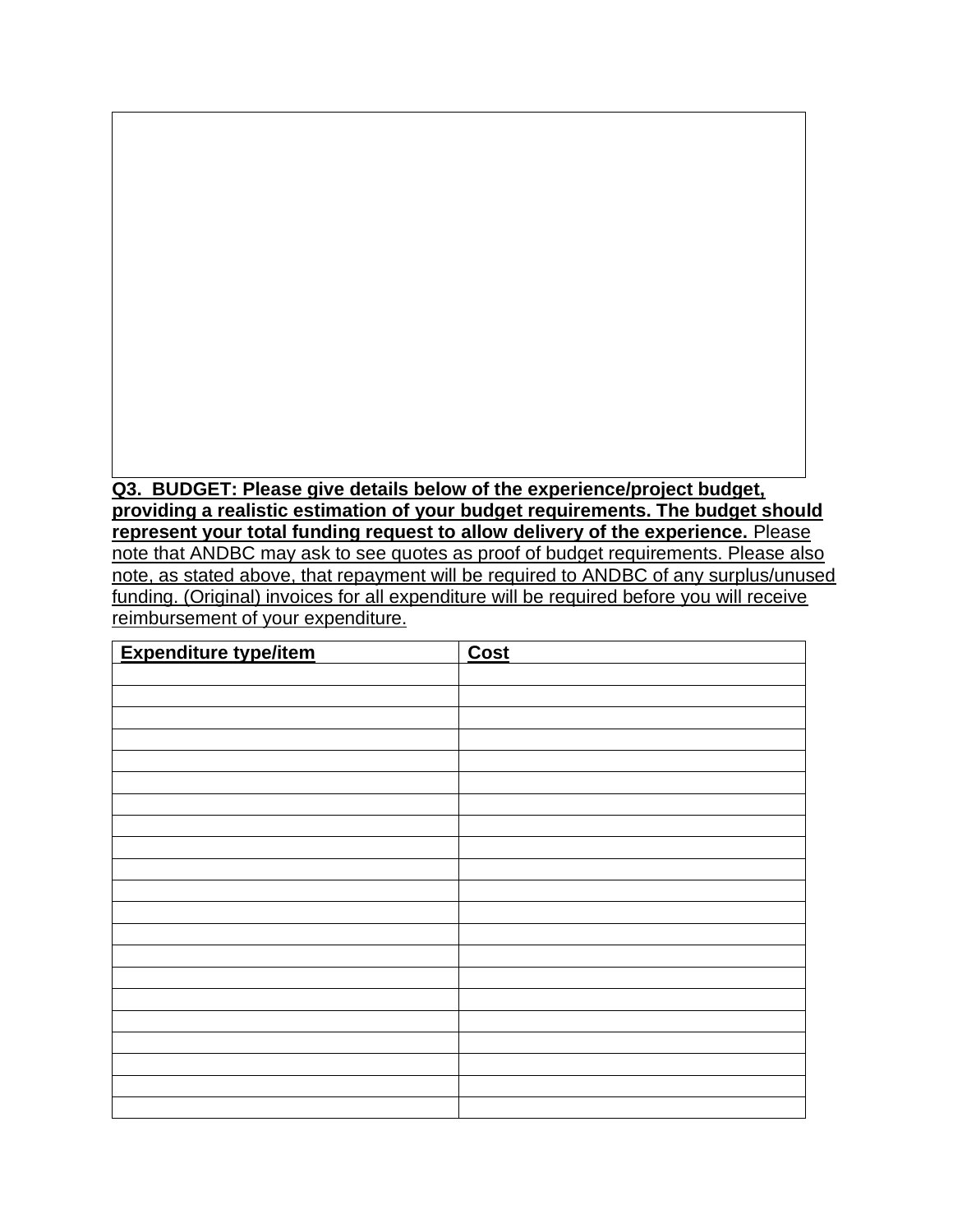| Total award sought to deliver the        |                                                                                     |  |
|------------------------------------------|-------------------------------------------------------------------------------------|--|
| experience                               |                                                                                     |  |
|                                          | If you are in any doubt as to the eligibility of any budget items, please do not    |  |
|                                          | hesitate to contact Anne Poots for guidance. Please also refer to Table 1, Eligible |  |
| and Ineligible Expenditure, on pages 4-5 |                                                                                     |  |

### **Q4. MARKETING OF EXPERIENCE** – **Please note all marketing costs are the responsibility of the individual business and are an INELIGIBLE item for funding.**

Please give details of how you propose to market your Experience, including the media platforms/channels you propose to use, to promote it for successful uptake by consumers.

NB: If successful in obtaining an award you will be required to meet with a member of the Council's tourism marketing team to discuss your promotion of the experience. All marketing collateral will be used in the evaluation of the delivery of the Experience.

(Max word count 300)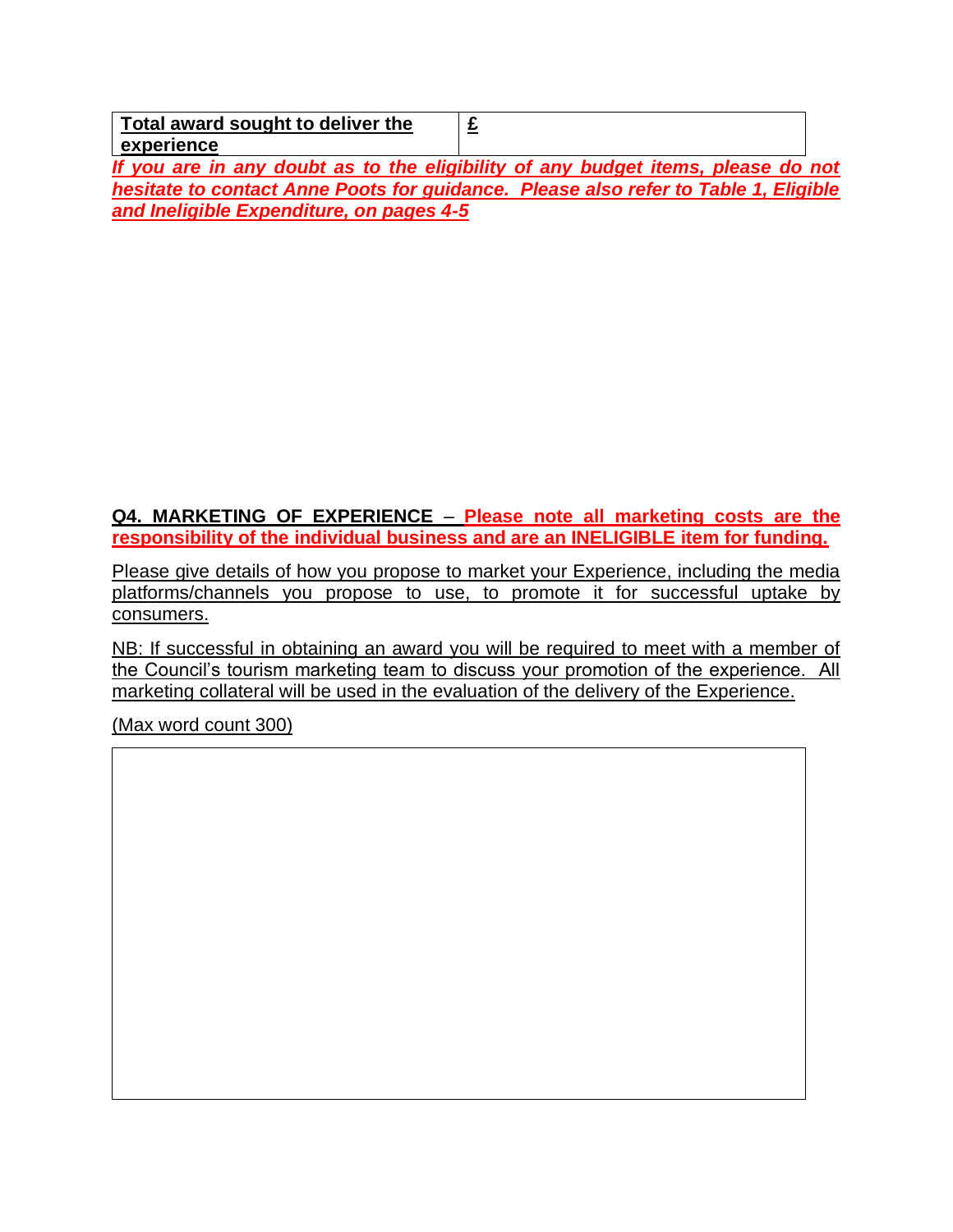

## **WHAT HAPPENS NEXT?**

If your application is successful, we will:

- Arrange a meeting week commencing 15 November (either online or a site visit in line with Covid restrictions, as appropriate) with Council officers to discuss and agree the proposed Letter of Offer (LoO) conditions and our requirements for the evaluation of your Experience delivery. Evaluation expectations will be in line with the amount of your funding award.
- Send you a LoO confirming the amount of the award and detailing the conditions attached to it. The Form of Acceptance within the LoO must be signed and returned within **ONE WEEK** of the date printed on the LoO. No work can begin on the Experience until we have acknowledged receipt of the signed LoO.
- Along with your LoO acceptance, you will be required to submit:
	- Annual accounts/draft accounts (if your organisation has been operating for fewer than 12 months, please include the most recent bank statement)
- Ask you to provide appropriate insurance, risk assessments and a safeguarding policy, as applicable, before the start of your experience, or as soon as possible after receiving confirmation of an award. Your insurance must include Public Liability, unless otherwise agreed by the Council. The level of insurance necessary will be based on the nature of the experience proposed. Where PLI is required, a copy of the insurance certificate must be received by the Council before the Experience takes place.
- All organisations must produce a set of accounts demonstrating the expenditure on developing and delivering the Experience, as documented at time of application (the development budget). The accounts must be supported by original invoices/receipts and original bank and credit card statements. You should expect a visit from a Council officer during the period of your experience delivery who will observe/check that you are compliant with any relevant conditions within your LoO.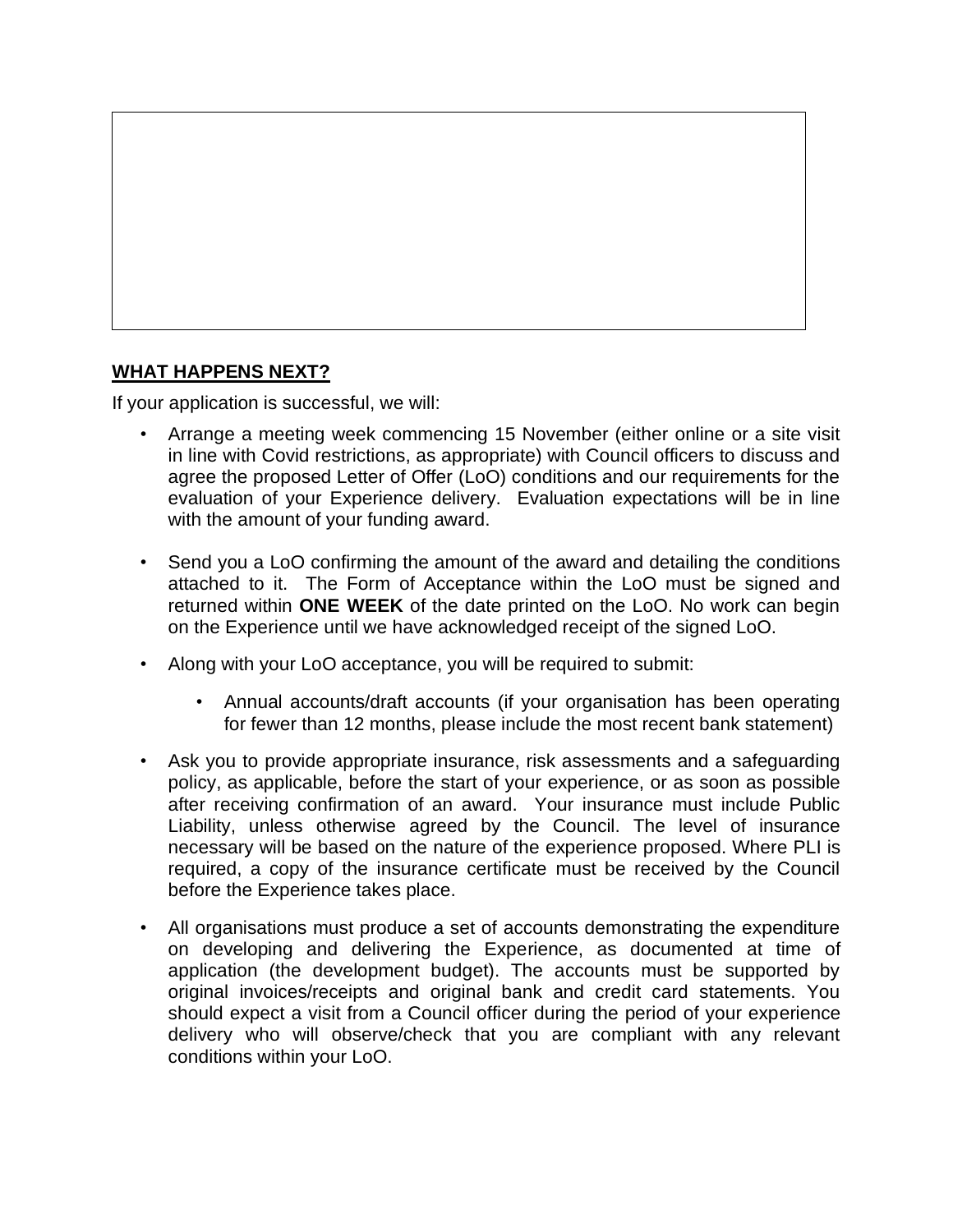### **SAFEGUARDING**

Individuals and organisations working with children, young people and/or adults who may be vulnerable must have an existing policy that ensures good practice guidelines are followed.

You can adopt the Council's Safeguarding policy if your organisation does not have a policy in place by signing and returning with your LoO the **Confirmation of Safeguarding arrangements** form, available to download at:

[www.ardsandnorthdown.gov.uk/about-the-Council/safeguarding.](http://www.ardsandnorthdown.gov.uk/about-the-council/safeguarding)

The signed form should be returned along with your acceptance of the LoO.

### **SECTION 75 PRE- EVENT GROUP MONITORING FORM**

### **Funding Applied For: Blue/Green Tourism Experience Development Programme**

**Project/Experience:** 

#### **SECTION 75 MONITORING QUESTIONNAIRE**

#### **Statement**

In the spirit of Section 75 of The Northern Ireland Act 1998 it is important that Ards and North Down Borough Council ensure they are working to engage with a broad range of service users and potential service users.

To enable this information to be collected and monitored it is requested that you provide the details requested with your grant application.

**This information will not be considered as part of the funding award scoring. It is monitoring purposes only and is detached before the application will be considered.**

The information provided on this questionnaire will be held in confidence and will be strictly processed in accordance with the provisions of the Data Protection Act 1998. Your personal data will not be passed to any third parties.

Please complete the questions below.

| Broad age range of<br>business/group/organisation: |  |
|----------------------------------------------------|--|
|                                                    |  |

| <b>Breakdown of gender of</b> | Male | Female | Not Known |
|-------------------------------|------|--------|-----------|
|-------------------------------|------|--------|-----------|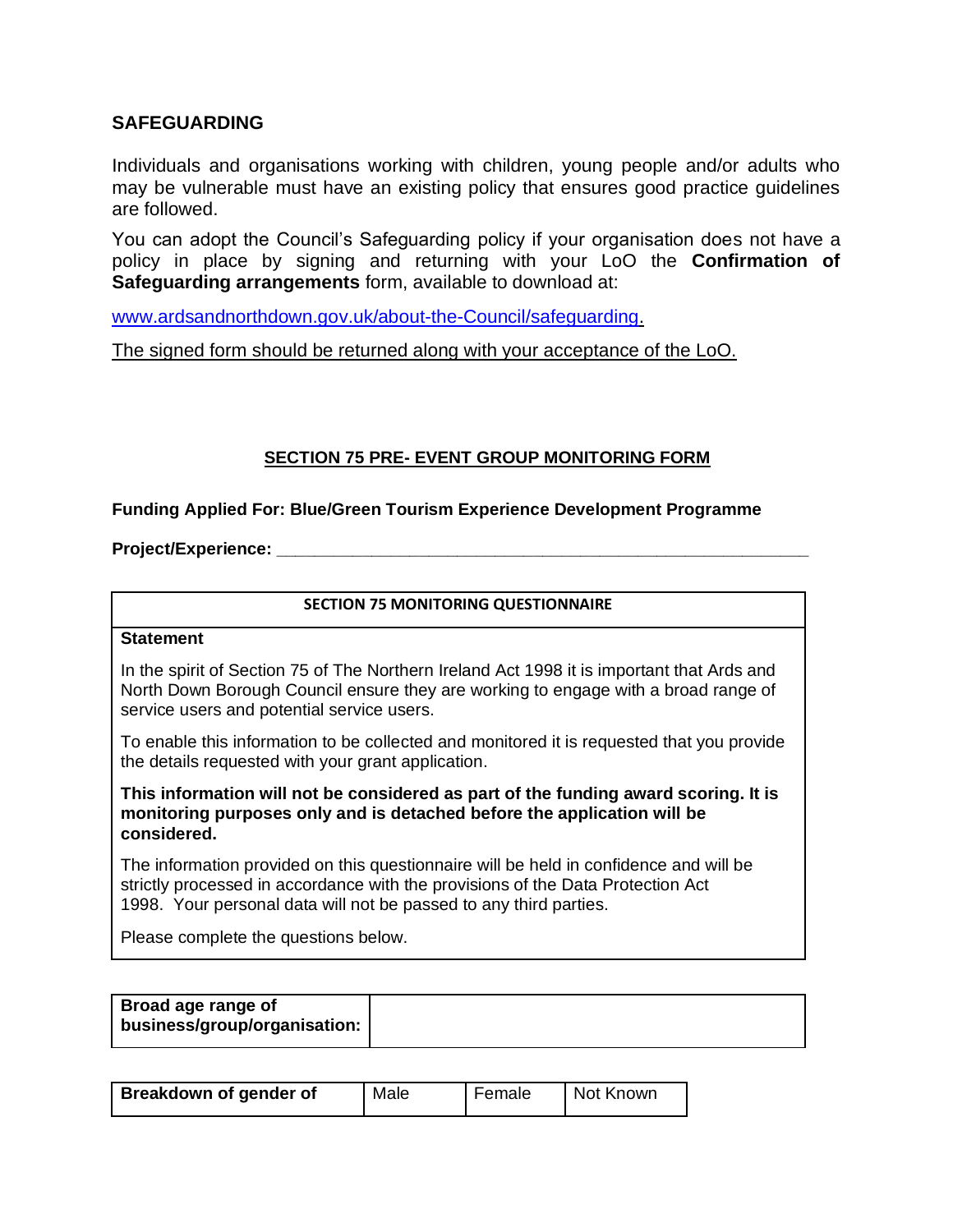| business/group/organisation  <br>if known (% or number): |  |  |
|----------------------------------------------------------|--|--|
|                                                          |  |  |

| Breakdown of religious affiliation or<br>community background of business/<br>group/organisation if known (% or<br>number.): | The group is mainly of the<br>Protestant community                                   |
|------------------------------------------------------------------------------------------------------------------------------|--------------------------------------------------------------------------------------|
|                                                                                                                              | The group is mainly of the Roman<br>Catholic community                               |
|                                                                                                                              | There are members of BOTH the<br><b>Protestant and Roman Catholic</b><br>communities |
|                                                                                                                              | Not Known                                                                            |

# **Nationality:** Does your business/group/organisation include a range of nationalities - if so please detail if known?

| <b>Ethnicity:</b>                                                                                                   |  |
|---------------------------------------------------------------------------------------------------------------------|--|
| Does your business/group/organisation<br>include a range of ethnic backgrounds $-$ if so<br>please detail if known? |  |

# **Disability:**

Under the Disability Discrimination Act 1995 a person is considered to have a disability if he or she has "a physical or mental impairment which has a substantial and long-term adverse effect on his or her ability to carry out normal day to day activities".

| Do you consider members of the<br>business/group/organisation to have a<br>disability? |                                           | Yes                           | No    |
|----------------------------------------------------------------------------------------|-------------------------------------------|-------------------------------|-------|
| If you have answered Yes to the above question please indicate the nature of the       |                                           |                               |       |
| impairment(s) by ticking the appropriate box or boxes:                                 |                                           |                               |       |
|                                                                                        |                                           |                               |       |
| <b>Physical Disability</b>                                                             | <b>Mental Health</b><br><b>Disability</b> | Learning<br><b>Disability</b> | Other |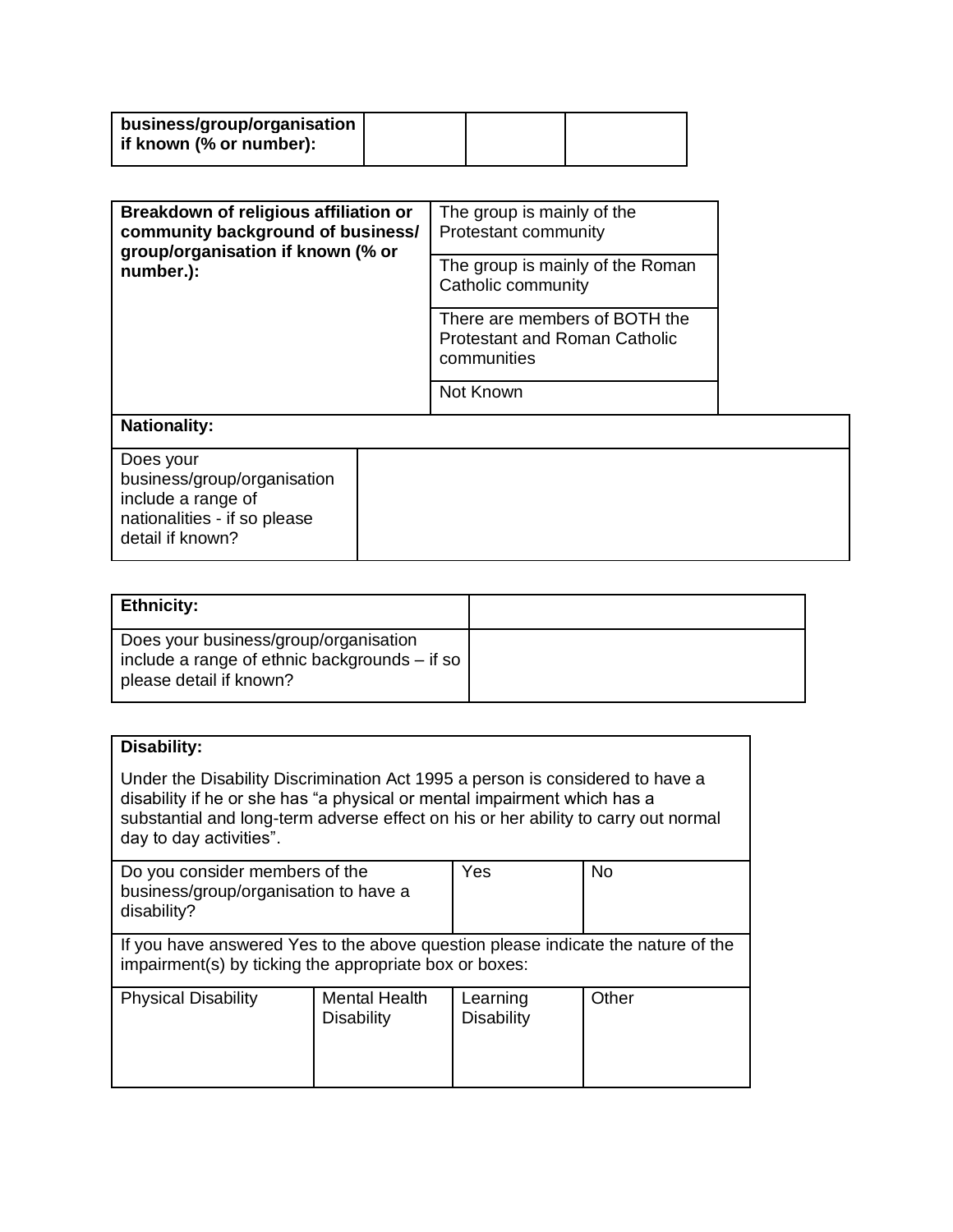| <b>Dependants:</b>                                                                                                         |             |
|----------------------------------------------------------------------------------------------------------------------------|-------------|
| Are you aware if any members of the<br>business/group/organisation have personal<br>caring responsibility for the care of? | Please tick |
| Child/Children                                                                                                             |             |
| Dependant adult                                                                                                            |             |
| None of the above                                                                                                          |             |
| Other                                                                                                                      |             |

# **DECLARATION**

The following checklist summarises the information you **must** send us, and all of the required legal information you should read, before submitting your application. You must check that all documents and relevant information have been submitted with the application as incomplete applications will not be considered.

### **Legal Information**

The Provider has read and understood the Freedom of Information Statement at <https://www.ardsandnorthdown.gov.uk/resident/grants/tourism-grants>

The Provider has read and understood the Equality of Opportunity Statement at <https://www.ardsandnorthdown.gov.uk/resident/grants/tourism-grants>

### **Application Checks:**

The Provider has answered all the questions on the application form (Q1-4)

The Declaration has been signed (overleaf)

The Section 75 monitoring pre-experience questionnaire has been completed

The completed application and supporting documentation should be emailed (preferable) to: [anne.poots@ardsandnorthdown.gov.uk](mailto:anne.poots@ardsandnorthdown.gov.uk) or mailed to: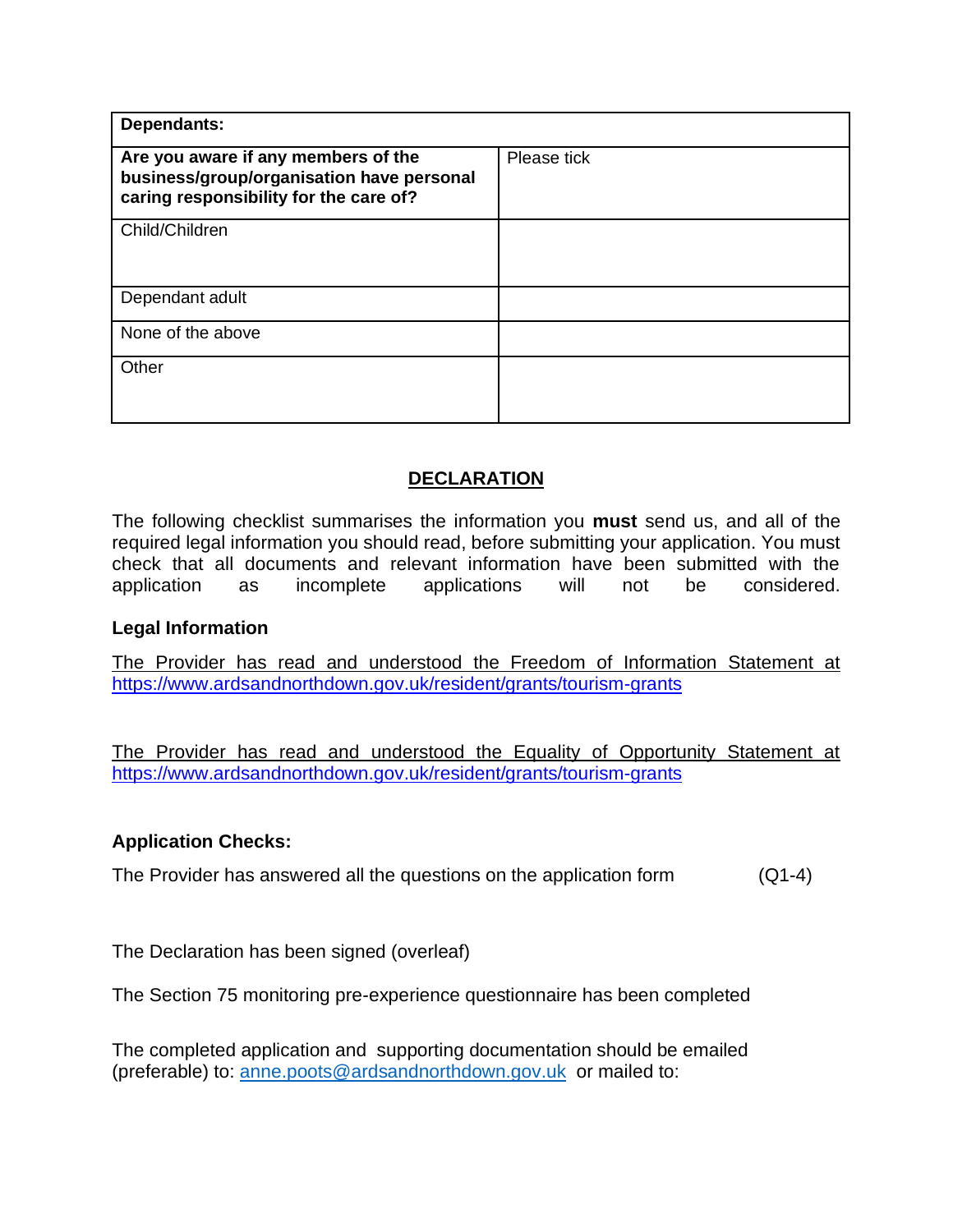### **Mrs Anne Poots, Administrative Officer (Tourism), Bangor Visitor Information Centre, Tower House, 34 Quay Street, Bangor, BT20 5EX**

### **Fundraising Declaration**

As per Ards and North Down Borough Council's grants policy, provision of funds to organisations to host fundraising or donation-led events is not permitted. Therefore if your Experience would not go ahead without the collection of donations intended for retention by your organisation or distribution to third parties, you should not accept any award offered.

**I confirm the experience applied for is not a fundraising Experience as defined above.** 

**We hereby declare that, to the best of our knowledge, the information given in this application is true and correct.**

Signed: **Contract Contract Contract Contract Contract Contract Contract Contract Contract Contract Contract Contract Contract Contract Contract Contract Contract Contract Contract Contract Contract Contract Contract Contra** 

**Printed Name:**  $\blacksquare$ 

**PLEASE ALSO ENSURE THE PROVIDER HAS COMPLETED AND SIGNED THE SUPPLIER DETAILS FORM IN APPENDIX 1** 

| <b>APPENDIX</b><br><b>Supplier Details Form</b> |  |
|-------------------------------------------------|--|
|-------------------------------------------------|--|

### **Please complete this form and email to**

[supplierpayments@ardsandnorthdown.gov.uk](mailto:supplierpayments@ardsandnorthdown.gov.uk) **or print and post to:** Ards and North Down Borough Council (ANDBC), Supplier Payments Team (Finance), Town Hall, The Castle, Bangor, BT20 4BT.

Invoices to be emailed to [p2p@ardsandnorthdown.gov.uk](mailto:p2p@ardsandnorthdown.gov.uk) in PDF format.

#### • **COMPANY DETAILS**

| <b>Company Name:</b> |  |
|----------------------|--|
| <b>Address:</b>      |  |
| <b>Postcode:</b>     |  |
| Telephone Number:    |  |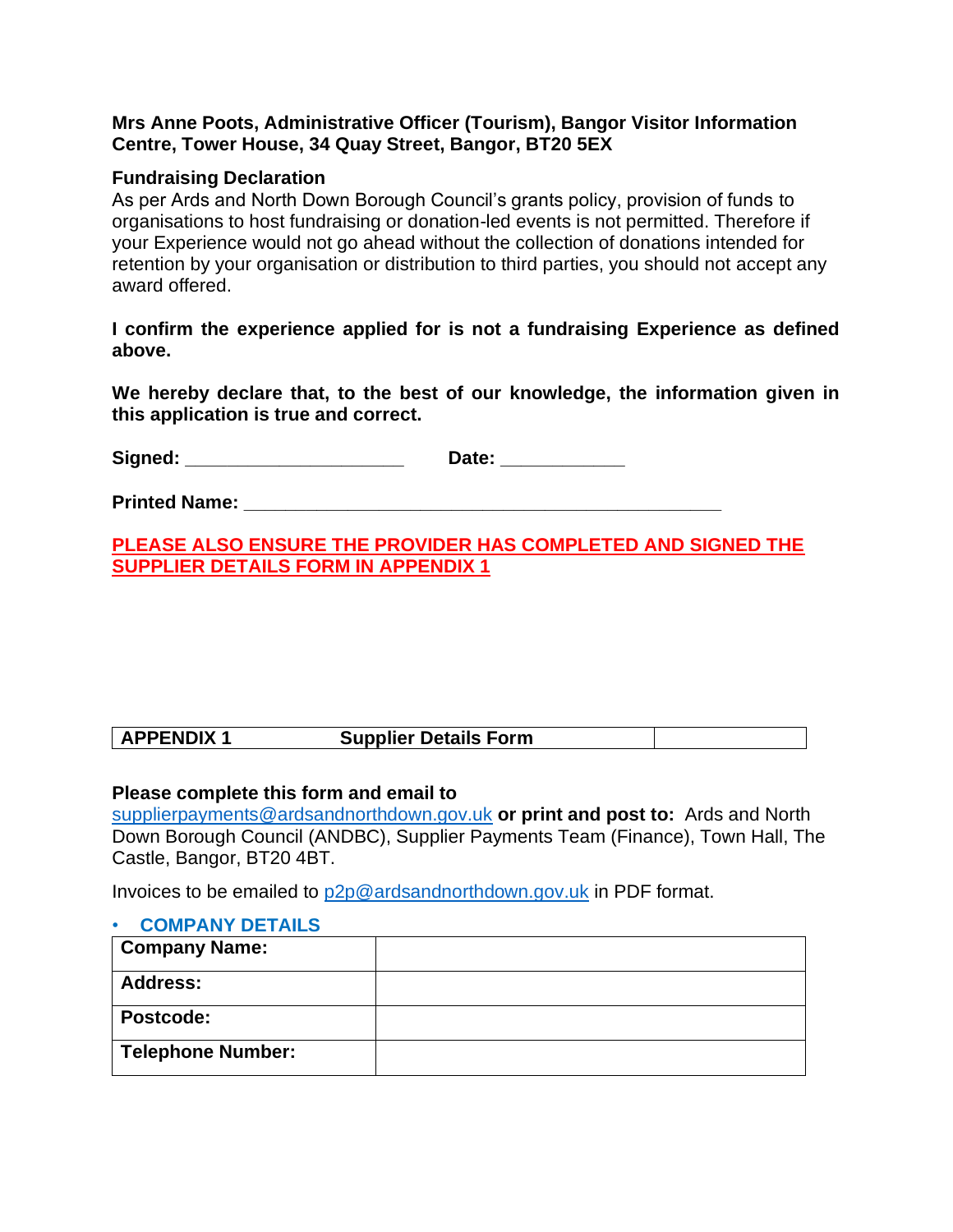| Sole Trader/Partnership<br><b>Company Type:</b><br>Partnership<br>(please tick relevant |                      |            | Company/Limited |
|-----------------------------------------------------------------------------------------|----------------------|------------|-----------------|
| category)                                                                               | Other, please state: |            |                 |
| Nature of your business or<br>service provided:                                         |                      |            |                 |
| Are you registered for VAT?                                                             |                      | <b>YES</b> | <b>NO</b>       |
| If yes, please provide VAT Registration<br>Number:                                      |                      |            |                 |
| Name of Council Officer/Service you are<br>providing goods or services for:             |                      |            |                 |

### • **UK BANK DETAILS**

Payment will be made directly into your bank account via BACS. To facilitate this, please provide the following information:

| <b>Bank Account Name:</b><br>(please ensure this is an<br>exact match to your bank<br>statement) |  |  |  |  |  |
|--------------------------------------------------------------------------------------------------|--|--|--|--|--|
| <b>Bank Sort Code:</b>                                                                           |  |  |  |  |  |
| <b>Bank Account Number:</b>                                                                      |  |  |  |  |  |
| <b>Building Society Roll Number (if</b><br>applicable):                                          |  |  |  |  |  |
|                                                                                                  |  |  |  |  |  |
|                                                                                                  |  |  |  |  |  |

## **OTHER CONTACT DETAILS**

Please provide an email address to which purchase orders may be sent:

| Purchase Order Email |  |
|----------------------|--|
| <b>Address:</b>      |  |
|                      |  |

Please provide an email address to which remittances may be sent:

| <b>Remittances Email</b> |  |
|--------------------------|--|
| <b>Address:</b>          |  |
|                          |  |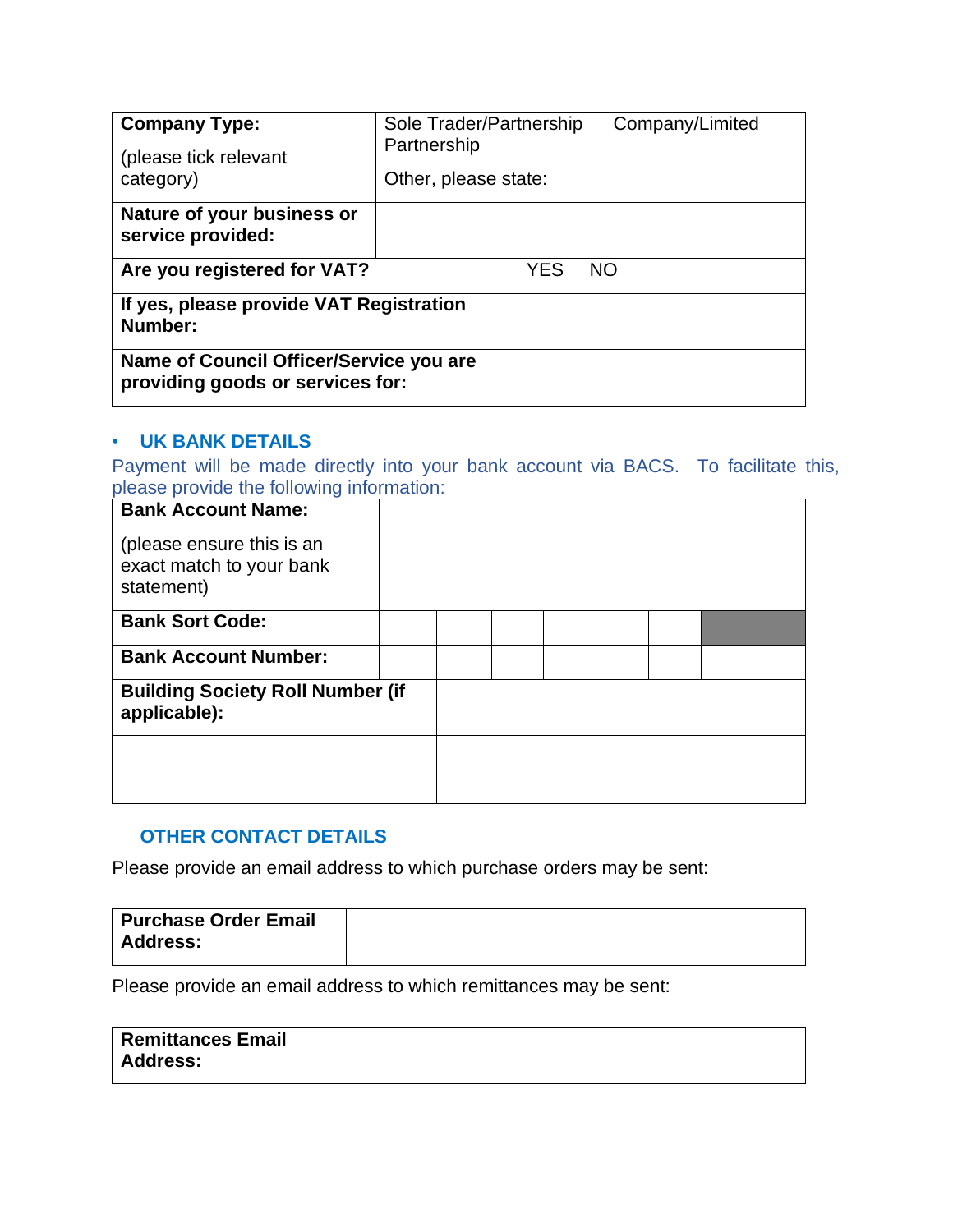#### *Or alternatively, please provide postal address for remittances to be sent to, if different from above:*

| <b>Remittance Address:</b> |  |
|----------------------------|--|
| (if different from above)  |  |

### **HM REVENUE & CUSTOMS (HMRC) CONSTRUCTION INDUSTRY SCHEME (CIS)**

ANDBC is required to follow the rules of HMRC in respect of payments made for services falling under the Construction Industry Scheme. The scheme applies to construction operations and covers almost any work that is done to a permanent or temporary building or structure, civil engineering works and works such as, but not limited to, site preparation, alterations, dismantling, repairs, decorating and demolition works.

| Do you carry out works that may fall under the HM<br>Revenue & Customs Construction Industry Scheme? | <b>YES</b> | NO. |
|------------------------------------------------------------------------------------------------------|------------|-----|
| Is your company registered under the HM Revenue &<br><b>Customs Construction Industry Scheme?</b>    | <b>YES</b> | NO. |

If your company is registered with HMRC for CIS, please provide the following:

| Unique Tax Reference (UTR) No.           |  |
|------------------------------------------|--|
| Company Registration No. (if applicable) |  |
| National Insurance No. (if applicable)   |  |

**Please note that all payments made by Council must take account of your tax status as determined by HMRC. If you are not registered with HMRC but carry out works that fall within the scheme, then you will be liable to a 30% tax deduction on the labour element of your works.**

**ANDBC is an end user for the purposes of section 55A VAT Act 1994 reverse charge for building and construction services. Please issue us with a normal VAT invoice, with VAT charged at the appropriate rate. We will not account for the reverse charge.**

### **HM REVENUE & CUSTOMS (HMRC) FOREIGN ENTERTAINERS SCHEME**

ANDBC is required to follow the rules of HMRC in respect of payments made to entertainers, or persons who are providing an entertainment service performed by entertainers, who are not resident in the UK. The term entertainer includes but is not limited to, sportspersons, musicians, actors, TV & radio personalities, variety artistes, literary artistes, choirs, bands and orchestras. The scheme also applies to transfer of assets, for example, an airline ticket or hotel accommodation provided for an entertainer.

| Are you a non-UK resident entertainer OR a company | YES | <b>NO</b> |  |
|----------------------------------------------------|-----|-----------|--|
| providing any supplies relating to entertainment   |     |           |  |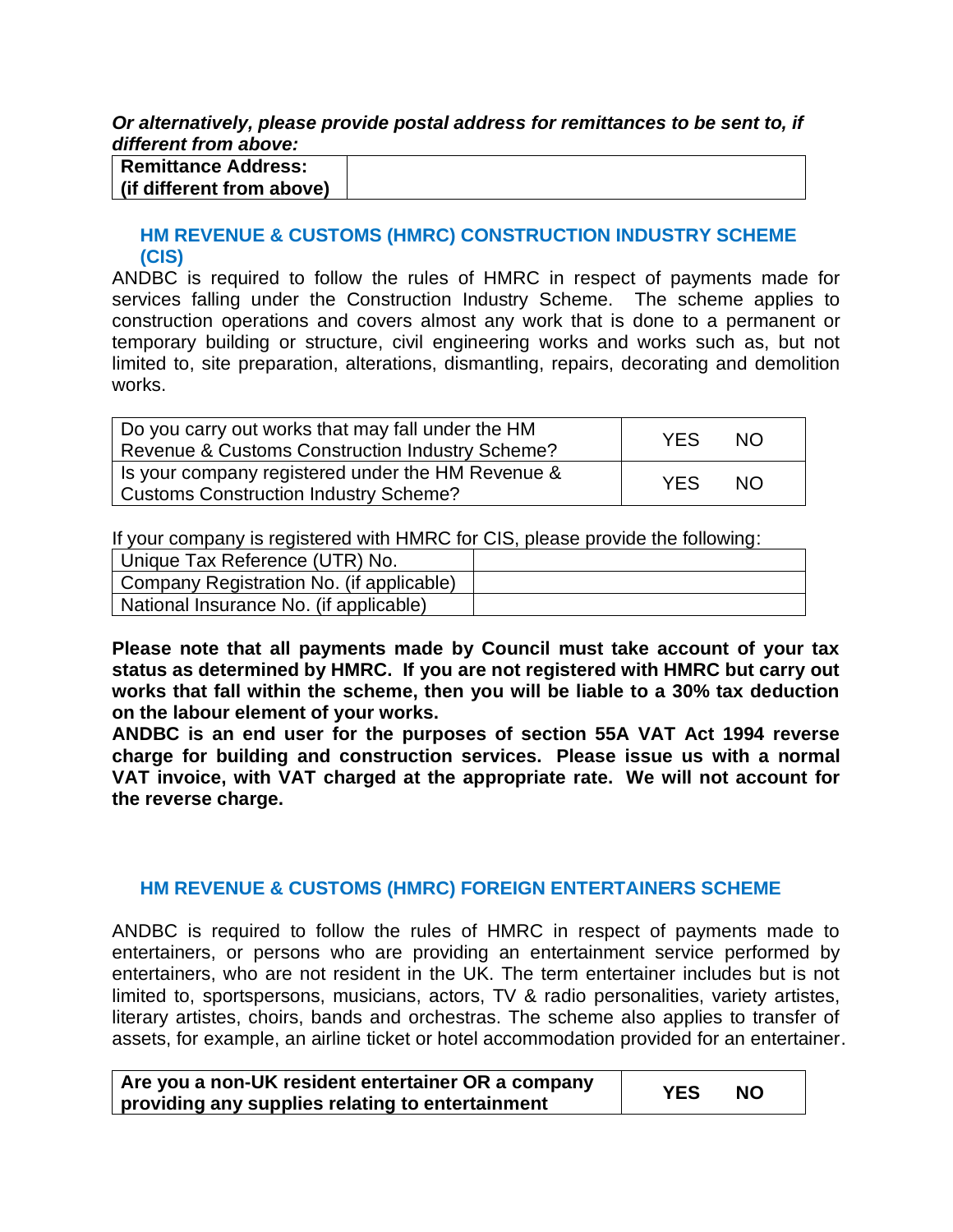# **performed by non-UK resident entertainers?**

Please note that, if you have answered yes to any of the above questions, HMRC **may** require us to make a tax deduction at the basic rate (withholding tax) on payments which arise directly or indirectly (i.e. it does not need to be the entertainer who gets the payment) for supplies of a non-UK resident entertainer.

### **FORM COMPLETED BY:**

| Name:             | <b>Position:</b> |  |
|-------------------|------------------|--|
| <b>Signature:</b> | Date:            |  |

#### **DATA PROTECTION**

**Ards and North Down Borough Council's Finance Section takes your right to personal privacy seriously. Personal information you supply will be used for the purposes of making payments as part of the Council's contractual obligations. The Council may be required to share your personal information with third party bodies, such as HMRC, as part of its statutory and legal obligations. Information will be held by the Council for six years after the end of a financial year, in line with its Retention and Disposal Schedule, and in accordance with the Data Protection Principles.**

**You have a right to see and review the information held on you. If you wish to request your personal information or have a data protection query, please put your request in writing, stating clearly who you are and your query to: Data Protection Officer, Ards and North Down Borough Council, Town Hall, The Castle, Bangor, BT20 4BT, Email: [dataprotection@ardsandnorthdown.gov.uk](mailto:dataprotection@ardsandnorthdown.gov.uk) Tel: 0330 013 3333. Further information can be found on the Council's website a[t www.ardsandnorthdown.gov.uk/privacy-and-cookies"](https://emea01.safelinks.protection.outlook.com/?url=http%3A%2F%2Fwww.ardsandnorthdown.gov.uk%2Fprivacy-and-cookies&data=02%7C01%7C%7C8105b27dd9d64af6b3a408d5ab75093a%7C39416dee5c8e4f5cb59d05c4bd0dd472%7C0%7C0%7C636603441498721082&sdata=YdO10EbE4CRQCjg0w%2Fc%2F6OCYrhas4xAsjt9k54dmRr0%3D&reserved=0)** 

### **Appendix 2**

### **Priority Consumer Segments**

Ards and North Down's Blue/Green Programme aligns with Tourism NI's current marketing campaign 'One Step to a Giant Adventure'. The experiences supported by it should provide entertainment and enjoyment for domestic and ROI visitors to Ards and North Down.

The borough particularly appeals to Aspiring Families and Natural Quality Seekers from the domestic market and the Open to Ideas and Open-Minded Explorer segments from the ROI.

### **Characteristics of Aspiring Families/ Open to Ideas Segments:**

- Strong family focus
- Activities very important(all types, variety of interests)
- Need activities to suit children as well as the whole family
- Planners do a lot of research
- Pay attention to price, seeking value
- Consider themselves bargain hunters but not afraid to pay for quality (if worth it)

### **ROI Open to Ideas characteristics:**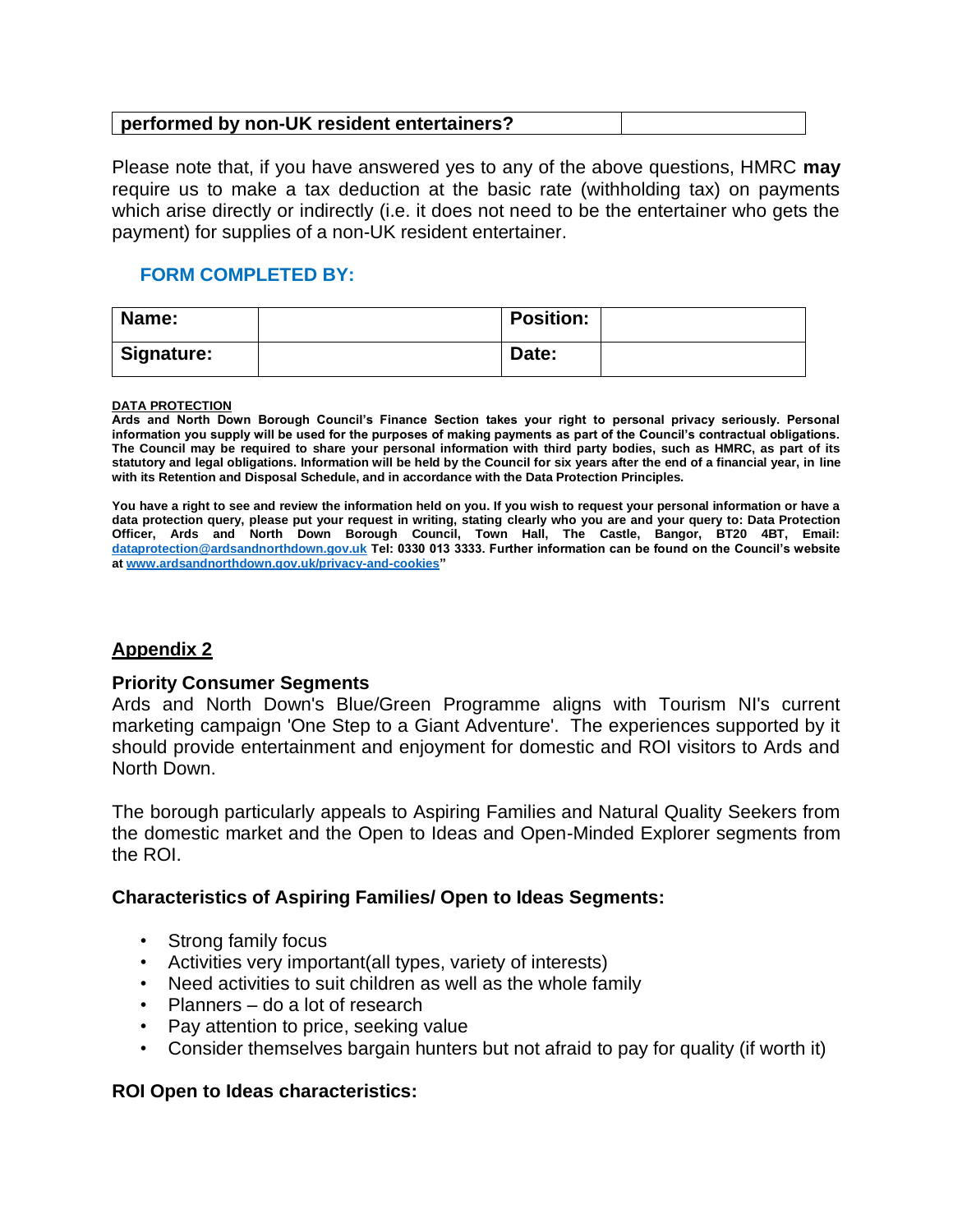- Conduct research online, consider reviews and influenced by media
- Price and deal important
- Open-minded and interested in the outdoors, sport, music, and history
- Seeking organised 'energetic' but not adventurous activities, motivated by nature/outdoors
- Like to plan and have an itinerary
- Value for money important and influenced by deals
- Likes 'easy to get to' destinations and scenic natural surroundings

### **Natural Quality Seekers and Open-Minded Explorers The Natural Quality Seekers characteristics:**

- Quality of accommodation important
- Nature lovers, enjoy the outdoors
- Preference for gentle activities
- Sustainability important
- Enjoy planning and like to have clear itineraries
- Short breaks important part of their lives

### **ROI Open-Minded Explorers characteristics:**

- Wish to engage with local people and local culture
- Seeking unique experiences and are interested in learning
- Want high quality hotels and food
- Appreciate and enjoy the natural environment and scenic beauty
- Enjoy planning breaks, doing a lot of research and rely on traditional media and tourism websites more than other segments

### **Appendix 3 Ards and North Down Privacy Notice**

This privacy notice explains how Ards and North Down Borough Council, (as a Data Controller), collects, uses and protects personal data that it holds.

Your personal data - what is it?

Personal data is any data that identifies or relates to a living individual. Identification can be through the information alone or in conjunction with any other information in the Council's possession or likely to come into its possession. The processing of personal data is governed by the General Data Protection Regulation (the GDPR) 2016 and the Data Protection Act (DPA) 2018 and the principles set out in them.

### Who are we?

Ards and North Down Borough Council is the data controller for the purposes of this notice. This means it decides how your personal data is processed and for what purposes. More information about Council services can be found on this website.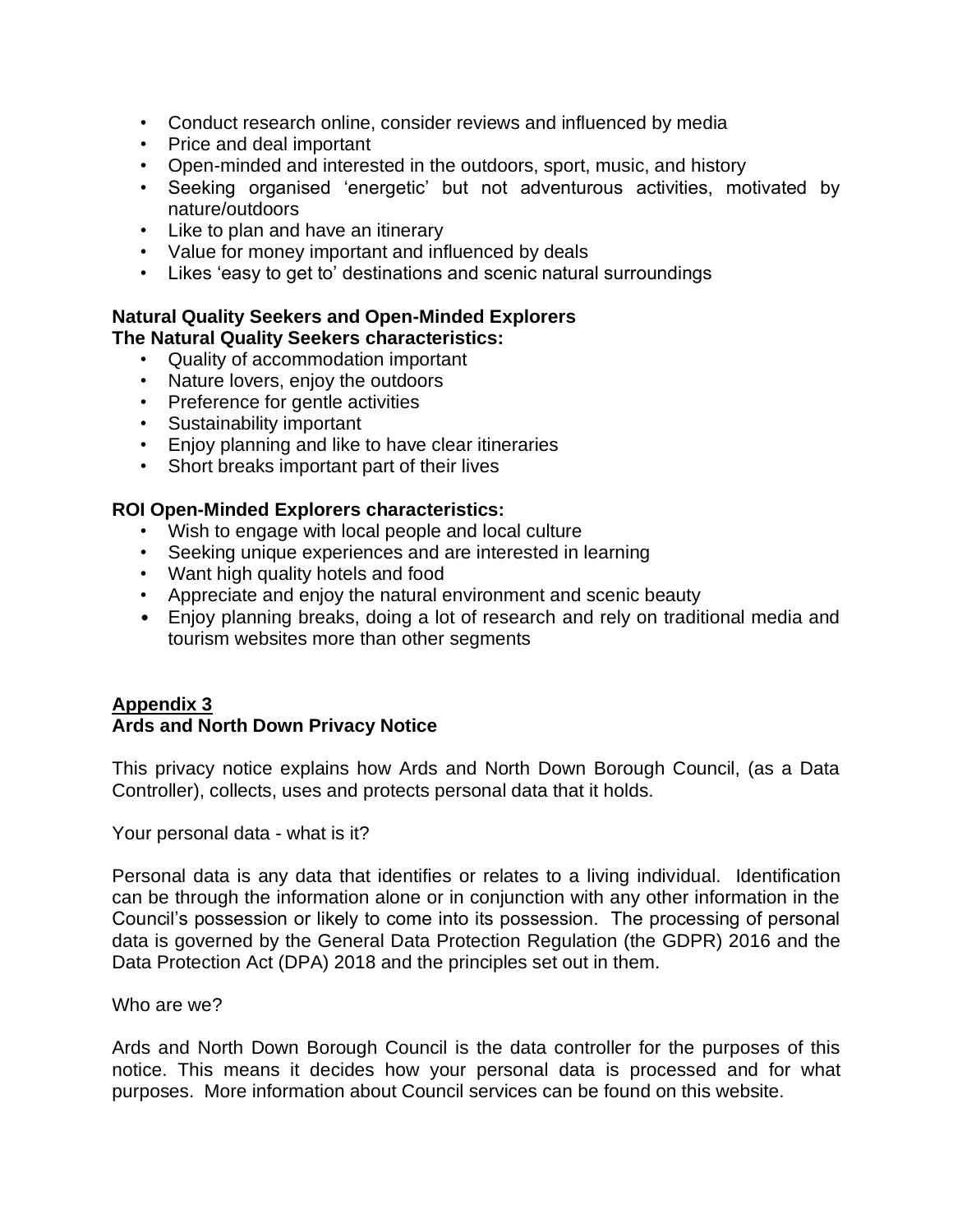How does the Council process your personal data?

The Council complies with its obligations under the GDPR, and the principles of the DPA, by keeping personal data up to date; by storing and destroying it securely; by not collecting or retaining excessive amounts of data; by protecting personal data from loss, misuse, unauthorised access and disclosure and by ensuring that appropriate technical measures are in place to protect personal data.

Under the DPA and GDPR, the Council has a legal duty to protect any personal data it collects. It will take all reasonable steps, including using technologies, to safeguard your data and keep strict security standards to prevent any unauthorised access to it.

What is the legal basis for processing your personal data?

The purposes for which the Council is processing your personal data will determine the legal basis for processing. Generally, the legal basis for processing by the Council as a public authority will be:

To perform a function or provide a service required by statute (Article 6 (1) (e) GDPR) To comply with a legal obligation (Article 6 (1) (C) GDPR)

Where the processing is necessary for the performance of a contract to which you are a party or in order to take steps at your request prior to entering into a contract (Article 1(b) GDPR)

Where disclosure is in the vital interests of yourself or another person (Article 6 (1) (d) GDPR)

With your explicit consent (Articles 6 (1) (a) and 9 (2) (a) GDPR)

In addition, the Council may process your personal information where it is in your legitimate interests, however, this does not apply where the processing relates to the Council's statutory functions.

Where the purpose for processing your personal data has changed, you will be contacted and you will, where applicable, be advised at the point of collection or within one month of the Council receiving information, of the legal basis for the processing of your personal information.

In certain circumstances you may be able to withdraw your consent to processing. Please contact the Council's Data Protection Officer (contact details provided below), who will explain if your consent can or cannot be withdrawn.

Sharing your personal data

Depending on the purpose for which your personal data was originally obtained, and the use to which it is to be put, it may be shared with other organisations. Personal data may be shared, where necessary, with other organisations that provide services on our behalf, for example, contractors who print and post events brochures.